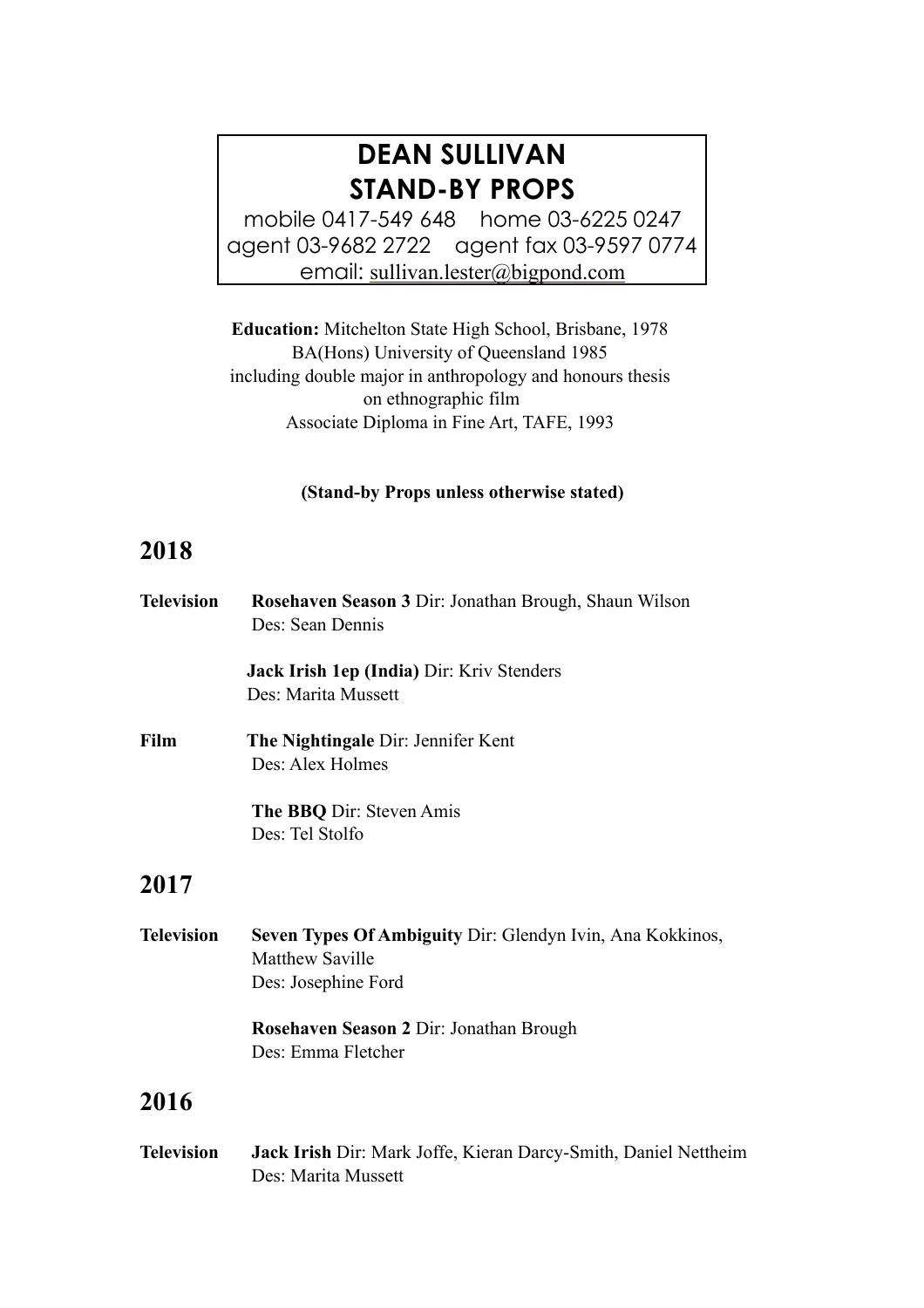| <b>Film</b> | <b>Lion</b> Dir: Garth Davis<br>Des: Chris Kennedy                   |
|-------------|----------------------------------------------------------------------|
|             | <b>The Menkoff Method Dir: David Parker</b><br>Des: Lance Whitehouse |

# **2015**

| Film | <b>Holding the Man Dir: Neil Armfield</b> |
|------|-------------------------------------------|
|      | Des: Josephine Ford                       |

### **commercials/various**

## **2014**

**Film Water Diviner Dir: Russell Crowe** Des: Chris Kennedy

### **commercials/various**

# **2013**

| <b>Television</b> | <b>Betterman</b> Dir: Khoa Do |
|-------------------|-------------------------------|
|                   | Des: Paul Heath               |

### **commercials/various**

# **2011**

| Film       | The Hunter Dir: Daniel Netthiem<br>Des: Steven Jones-Evans                                                                                                                          |
|------------|-------------------------------------------------------------------------------------------------------------------------------------------------------------------------------------|
| television | <b>The Slap</b> Directors: Matt Saville, Jessica Hobbs, Tony Ayres, Robert<br>Connolly. Producers: Tony Ayres, Michael McMahon, Helen Bowden<br>Production Designer: Melinda Doring |
|            | <b>Australia On Trial Directors: Wain Fimeri, Lisa Matthews, Ana</b><br>Kokkinos. Producers George Adams, Penny Robbins. Production<br>Designer: Paul Heath                         |
| 2010       |                                                                                                                                                                                     |

**films The Eye Of The Storm** Director : Fred Schepisi.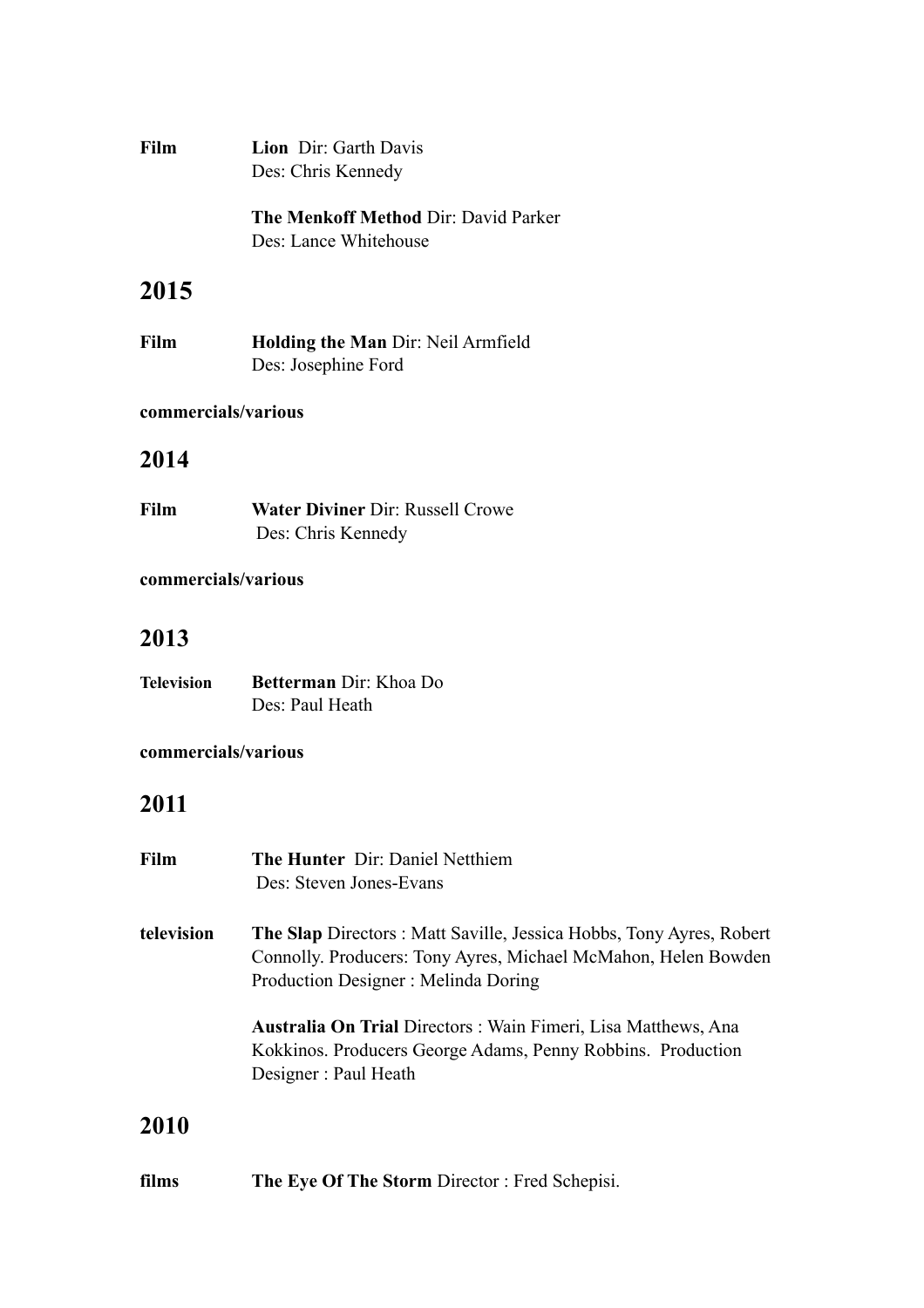### Production Designer : Belinda Doring

#### **commercials/various**

### **2009**

| films               | <b>South Solitary Director: Shirley Barrett, Producer: Marian</b><br>Macgowen. Production Designer: Paul Heath                        |
|---------------------|---------------------------------------------------------------------------------------------------------------------------------------|
|                     | <b>Arctic Blast</b> Director: Brian Trenchard-Smith, Producers: Ex Canada<br>Production Designer : Les Binns                          |
| commercials/various |                                                                                                                                       |
| 2008                |                                                                                                                                       |
| films               | <b>Charlie and Boots Director: Dean Murphy. Producers: David Redman</b><br>and Sharna Levine. Production Designer: Ralph Moser.       |
|                     | Mao's Last Dancer Director: Bruce Beresford. Producer: Jane Scott.<br>Production designer: Herbert Pinter                             |
| television          | <b>Tangle Director: Jessica Hobbs, Matt Saville, Stuart McDonald,</b><br>Producer: John Edwards. Production Designer: Penny Southgate |

### **commercials/various**

### **2007**

**series Satisfaction** Director: Ken Cameron. Production designer: Marita Mussett. (7 episodes only.)

#### **commercials/various**

### **2006**

**films Rogue** Director: Greg McLean. Production designer: Rob Webb. **Kaleidoscope** (Art Director): Director: Lucy Gouldthorpe. Producer: Andy Wilson.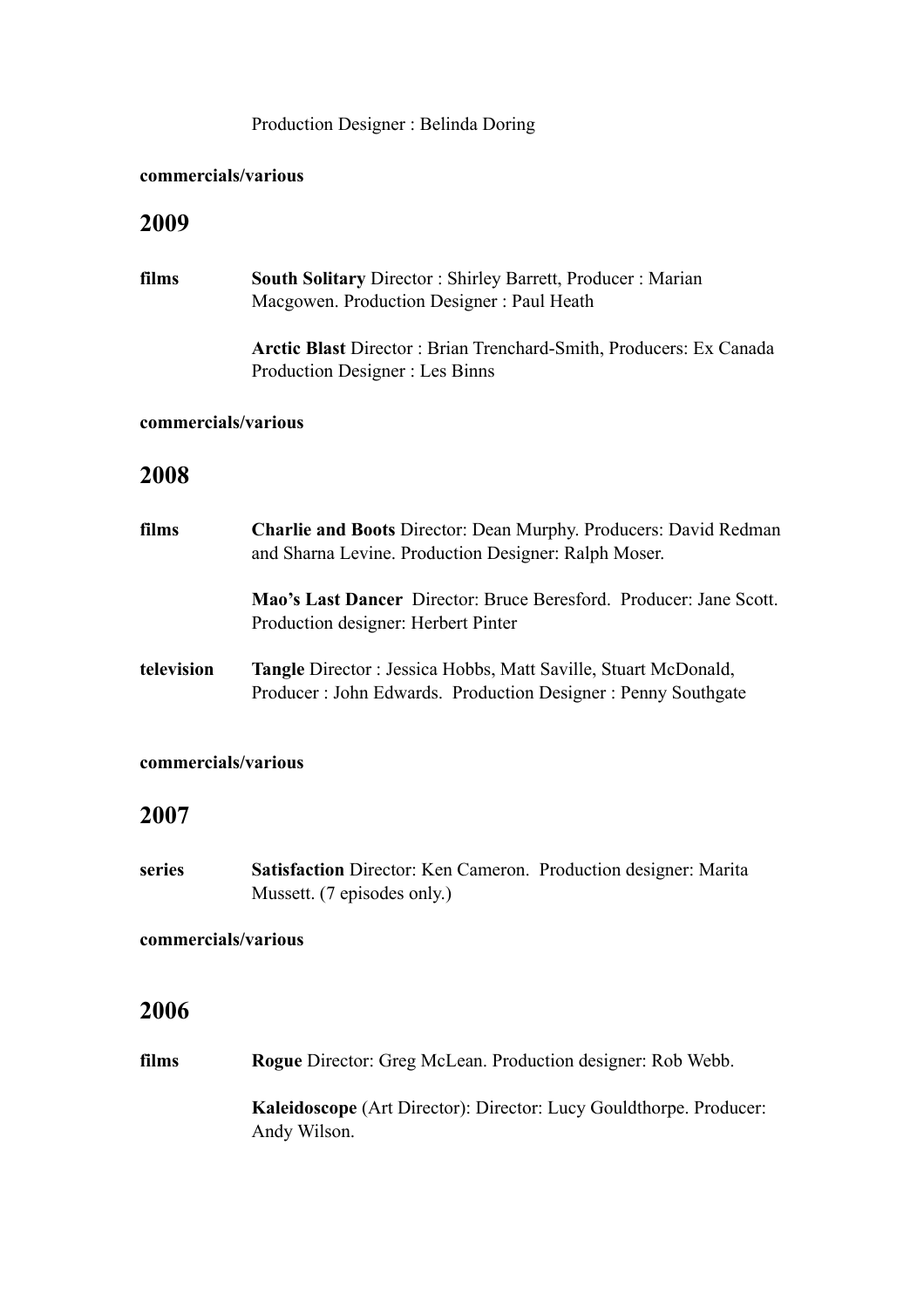**Before Dawn** Director: Jessica Hobbs. Producer: Andrew Wiseman and Richard Keddie. Production designer: Chris Kennedy.

## **2005**

| film | <b>Candy Director: Neil Armfield. Production designer: Robert Cousins.</b>                              |
|------|---------------------------------------------------------------------------------------------------------|
|      | <b>docudrama</b> Floating Brothel Director/producer: Mark Lewis. Production<br>designer: Chris Kennedy. |

## **2004**

| film      | <b>The Proposition</b> (Dresser, Construction) Producer: Director: John<br>Hillcoate. Production designer: Chris Kennedy. |
|-----------|---------------------------------------------------------------------------------------------------------------------------|
| telemovie | <b>Cable</b> (Art director) Producer: Lucy MacLaren and Katherine<br>Scholes. Director: Roger Scholes.                    |
| telemovie | Murray Whelan (2) Producer: Mark Ruse and Stephen Luby.<br>Director: Sam Neill. Production designer: Chris Kennedy.       |

### **commercials/various**

## **2003**

| telemovie | <b>Murray Whelan (1) Producer: Mark Ruse and Stephen Luby.</b><br>Director: John Clarke. Production designer: Chris Kennedy.                                   |
|-----------|----------------------------------------------------------------------------------------------------------------------------------------------------------------|
| film      | <b>Strange Bedfellows Director: Dean Murphy. Production designer:</b><br>Ralph Moser                                                                           |
|           | <b>documentary Stories from the Stone Age (Art Director) Producers: Stephen</b><br>Amezdroz, Beyond Productions, and Claire Jager. Director: Roger<br>Scholes. |

#### **commercials/various**

# **2002**

**films Ned Kelly** Producer: Tim White, Working Title, Lynda House. Director: Gregor Jordan. Production designer: Steven Jones-Evans.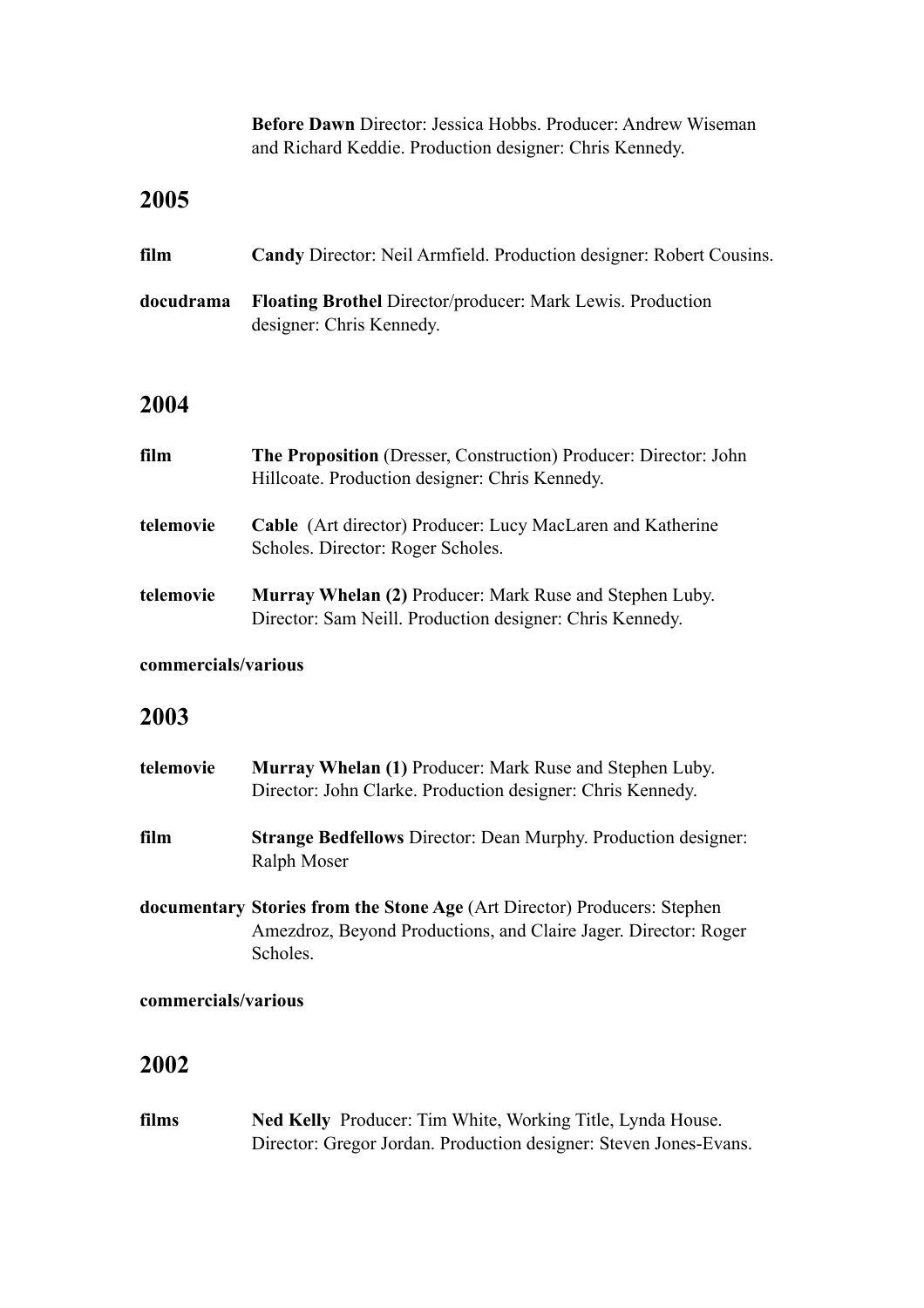**The Rage in Placid Lake** Director: Tony MacNamara. Production designer: Roger Ford.

#### **commercials/various**

# **2001**

| films | <b>Swimming Upstream</b> Producer: Andrew Mason. Director: Russell<br>Mulcahy. Production designer: Roger Ford. Art director: Laurie Faen.                                                                                                                                                                                       |
|-------|----------------------------------------------------------------------------------------------------------------------------------------------------------------------------------------------------------------------------------------------------------------------------------------------------------------------------------|
|       | <b>Dirty Deeds</b> Producer: Newtown Films. Director: David Caesar.<br>Production designer: Chris Kennedy.                                                                                                                                                                                                                       |
|       | Australian Rules Producer: Mark Lazarus. Director: Paul Goldman.<br>Production Designer: Stephen Jones-Evans.                                                                                                                                                                                                                    |
|       | commercials Gel Douche le Petit Marseillais (Art director) Film Projects<br><b>Heinz Watties Great Southern Films</b><br><b>Renault</b> Renegade<br><b>AAPT</b> smartchat Candlelit Films<br><b>Morimoto Mansion</b> Jasper Drake Productions<br><b>Medibank Private</b> Film Business<br><b>Sportsgirl</b> Great Southern Films |
| 2000  |                                                                                                                                                                                                                                                                                                                                  |
|       |                                                                                                                                                                                                                                                                                                                                  |
| films | <b>Rabbit Proof Fence</b> Producer: Jabal Films. Director: Philip Noyce.<br>Production designer: Roger Ford. Art director: Laurie Faen.                                                                                                                                                                                          |
|       | <b>Queen of the Damned</b> Producer: Jorge Saralegui. 2 <sup>nd</sup> Unit Director:<br>Paul Goldman. Production designer: Grace Walker. Art director: Tom<br>Nursey.                                                                                                                                                            |
|       | commercials La Petite Marseilles Film Projects and Blue Marlyn                                                                                                                                                                                                                                                                   |
|       | <b>DETYA</b> apprenticeships The Film Business.                                                                                                                                                                                                                                                                                  |
|       | Robert Timms Renegade Films.                                                                                                                                                                                                                                                                                                     |
|       | Pulppy Toilet Tissue The Film Business.                                                                                                                                                                                                                                                                                          |
|       | <b>Diet Coke The Film Business.</b>                                                                                                                                                                                                                                                                                              |
|       | Herald-Sun Olympians Automatic Films.                                                                                                                                                                                                                                                                                            |
|       | <b>White Wings Great Southern Films.</b>                                                                                                                                                                                                                                                                                         |
|       | <b>Bank West Automatic Films.</b>                                                                                                                                                                                                                                                                                                |
|       | The Natural Confectionery Company Renegade Films.                                                                                                                                                                                                                                                                                |
|       | Jetset Renegade Films.<br><b>Exelpet Renegade Films.</b>                                                                                                                                                                                                                                                                         |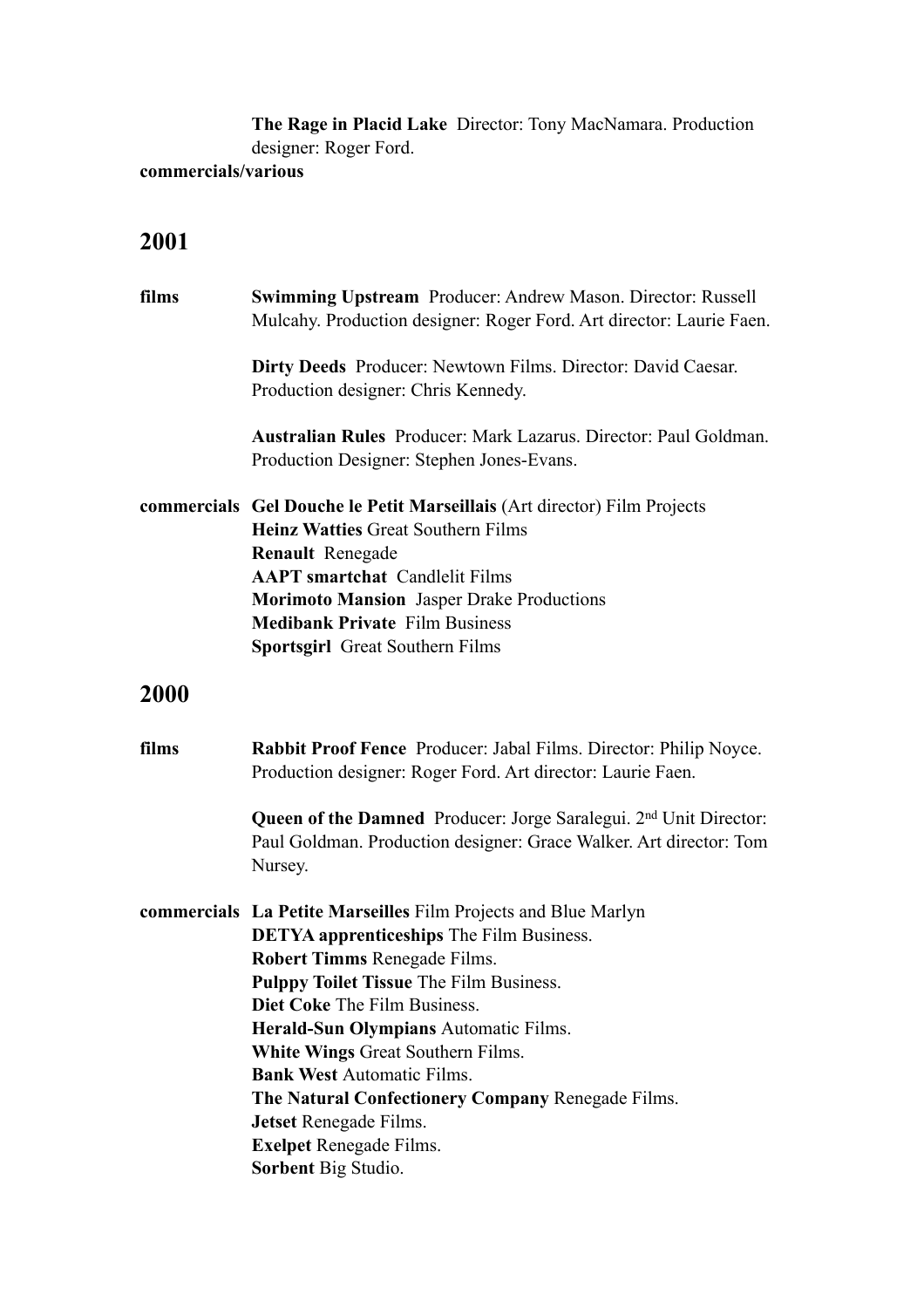|          | <b>Arrow</b> The Film Business.<br><b>Guests Furniture Great Southern Films.</b><br><b>Honda</b> Great Southern Films.<br><b>Cottees Renegade Films.</b><br>Glean Renegade Films.<br><b>Xenical Great Southern Films.</b><br>Libra Invisible Great Southern Films.<br><b>Hungry Jacks MJM.</b>                                                                                                                                                                                                                                                                                                                         |
|----------|------------------------------------------------------------------------------------------------------------------------------------------------------------------------------------------------------------------------------------------------------------------------------------------------------------------------------------------------------------------------------------------------------------------------------------------------------------------------------------------------------------------------------------------------------------------------------------------------------------------------|
| 1999     |                                                                                                                                                                                                                                                                                                                                                                                                                                                                                                                                                                                                                        |
| films    | <b>On The Beach</b> Producer: West Street Productions/ John Edwards.<br>Director: Russell Mulcahy. Production designer: Roger Ford.                                                                                                                                                                                                                                                                                                                                                                                                                                                                                    |
|          | Beware of Greeks Bearing Guns Producer/director: John Tatoulis.<br>Media World. Production designer: Stan Antoniades.                                                                                                                                                                                                                                                                                                                                                                                                                                                                                                  |
|          | Harry's War Producer: John Foss. Director: Richard Frankland.<br>Production designer: Margaret Eastgate.                                                                                                                                                                                                                                                                                                                                                                                                                                                                                                               |
|          | <b>Pozieres</b> Producer: Linda House, Director: Wain Fimeri, Production<br>designer: Chris Kennedy.                                                                                                                                                                                                                                                                                                                                                                                                                                                                                                                   |
|          | <b>commercials</b> Uunet USA The Film Business.<br><b>Sussans Renegade.</b><br>Mars Bar Renegade.<br><b>Medallion Acid Films.</b><br><b>Heinz Watties Great Southern Films.</b><br><b>Brivis</b> Leave It To Beaver.<br><b>Bell AtlanticUSA</b> The Film Business.<br>Telstra Great Southern Films.<br><b>Nintendo</b> The Film Business.<br><b>Nestle Peters Renegade.</b><br>Ford People Live It Exit Films.<br>Evolve Mineral Water Curtis Communication Group.<br><b>Jarrah Chocolate Exit Films.</b><br><b>Nestle Yoghurt Automatic.</b><br><b>Climazol</b> Exit Films.<br><b>Colonial State Bank Acid Films.</b> |
| 1998     |                                                                                                                                                                                                                                                                                                                                                                                                                                                                                                                                                                                                                        |
| features | Siam Sunset Producer: Al Clark. Director: John Polson.                                                                                                                                                                                                                                                                                                                                                                                                                                                                                                                                                                 |

Production designer: Stephen Jones-Evans.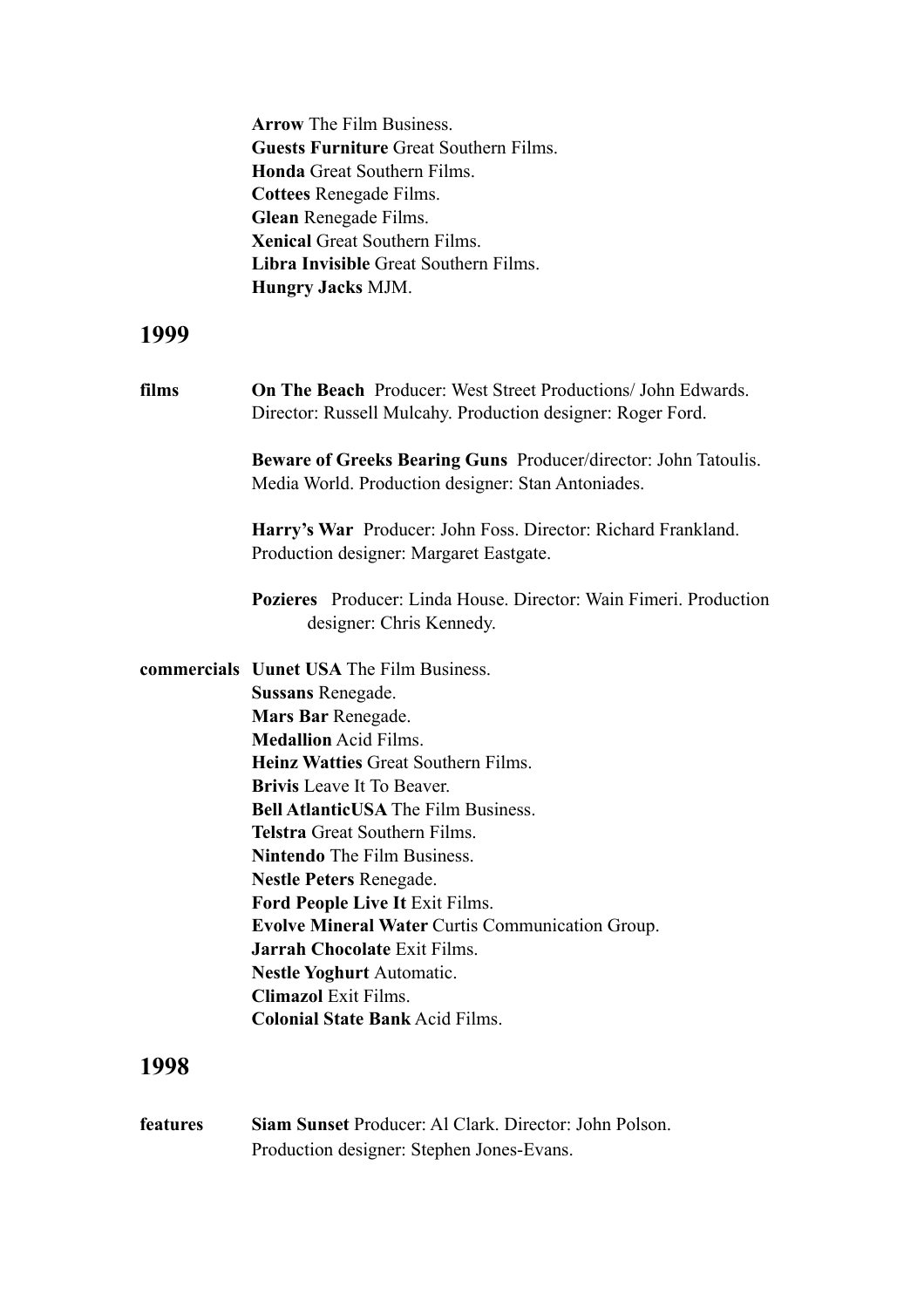**The Missing** Producer: Linda House and Jim Stark. Director: Manuella Alberti. Production designer: Chris Kennedy.

 **The Craic** Producer: Foster Gracie P/L. Director: Ted Emery. Production designer: Penny Southgate.

**commercials Digimon** Exit Films.  **Nerf** Renegade. **Myer** Exit Films. **K Mart** The Film Business. **Tourism Victoria** Halo Films. **Bendon** Halo Films. **Pillsbury Doughboy** The Film Business. **Taiwan Innovalva** The Film Business. **OPSM** The Film Business **Muffin Bars** Tribal. **Heinz** Renegade. **Quality Bakers** Renegade. **Guardian Pharmacy** Colors. **Henry Jones** Leave It To Beaver. **Cadbury Milk Tray** Exit Films. **Sportsgirl** The Film Business. **Paul's Soy Life** The Film Business. **TAC** Renegade. **Arnotts Jatz/Savoy** Renegade. **Berger Paints** Rubicon Films. **Big M** Automatic Films. **Yellow Pages** Leave It To Beaver. **Kellogs USA** Renegade. **APIA** Leave It To Beaver.

### **1997**

**features Dead Letter Office** Producer: Denise Patience. Director: John Ruane. Production designer: Chris Kennedy.  **One Way Ticket** Producer: Ian Bradley. Director: Richard Franklin. Production designer: Paddy Reardon. **Blabbermouth** Producer: Anne Darrouzet. Director: Julian Temple. Production designer: Tracey Watt. **commercials Telstra** Yarra Films. **Cadbury Toffle** Renegade Films.

**McDonalds** Leave It To Beaver.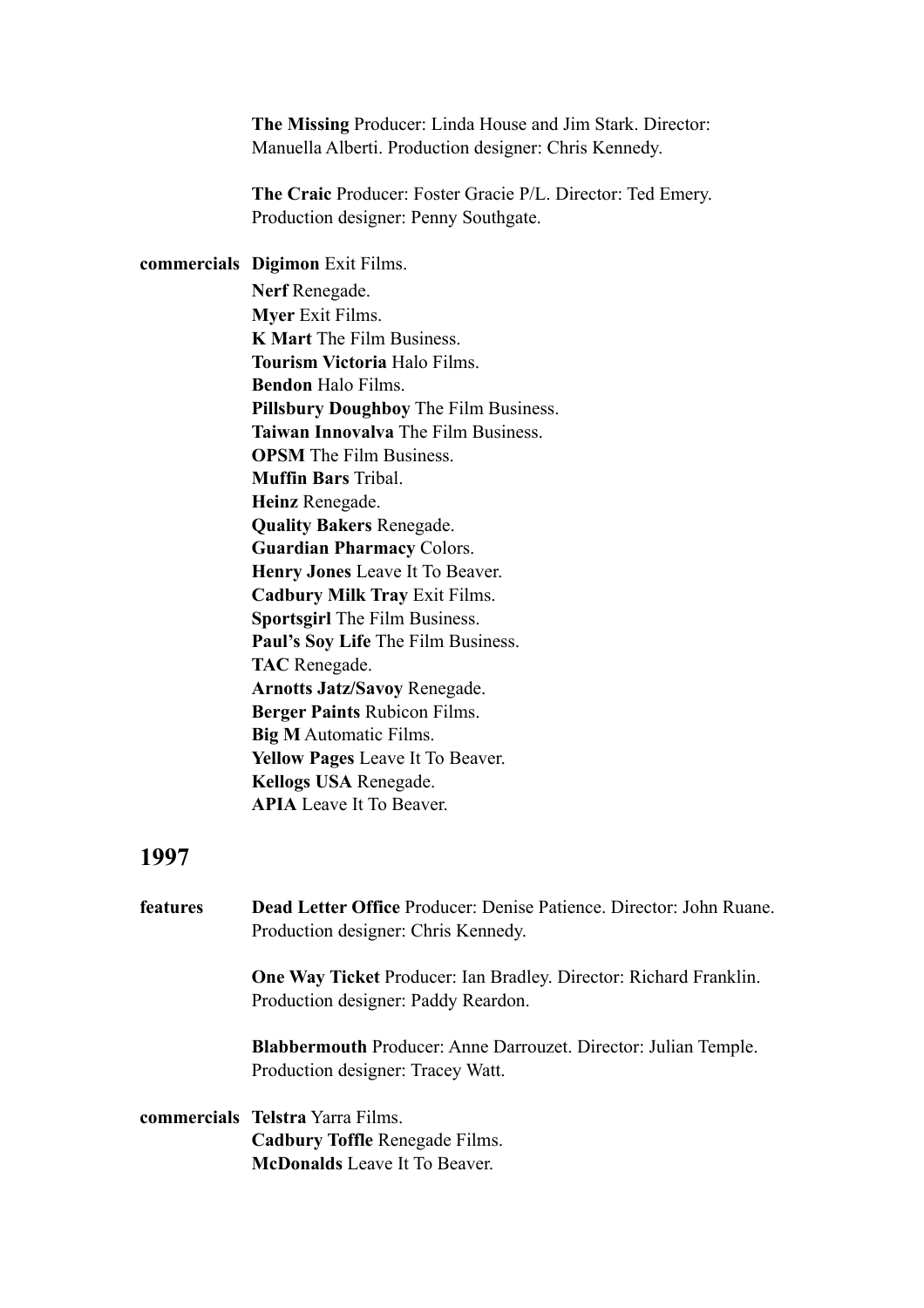| <b>Australia Post</b> Leave It To Beaver. |
|-------------------------------------------|
| <b>Telstra</b> Leave It To Beaver.        |
| <b>Vegemite</b> Great Southern Films.     |
| <b>Sorbent</b> Great Southern Films.      |
| <b>K Mart Renegade.</b>                   |
| <b>Shell Yarra Films.</b>                 |
| <b>Dunlop</b> Hat Productions.            |
| The Australian Renegade.                  |
| <b>Nannas</b> Leave It To Beaver.         |
| <b>HBA</b> Leave It To Beaver.            |
| <b>TAC</b> Renegade.                      |
| <b>Amcal The Film Business</b>            |
| commercials Cottees Renegade.             |
| <b>CUB</b> Vital Signs.                   |
| <b>Officeworks Exit Films.</b>            |
|                                           |
|                                           |

| features | <b>Oscar and Lucinda Producers: Robin Dalton and Tim White.</b>                                                                 |
|----------|---------------------------------------------------------------------------------------------------------------------------------|
|          | Director: Gillian Armstrong. Production designer: Luciana Arrighi.                                                              |
|          | <b>Hotel de Love Producers: David Parker and Michael Lake.</b><br>Director: Craig Rosenberg. Production designer: Simon Dobbin. |
|          | <b>True Love and Chaos Producer: Anne Darrouzet. Director: Stavros</b>                                                          |
|          | Efthymiou. Production designer: Stephen Jones-Evans.                                                                            |
|          | <b>commercials Transport Accident Commission</b> (x 3) Film Graphics                                                            |
|          | <b>Ansett Australia Colors Pty Ltd.</b>                                                                                         |
|          | <b>Ideal Dairy Thirty-second Street.</b>                                                                                        |
|          | <b>Coca Cola Monster with Two Toes.</b>                                                                                         |
|          | <b>Ryco Oil Filters Bulldog Productions.</b>                                                                                    |
|          | <b>NAB</b> Great Southern Films.                                                                                                |
|          | Le Snak Flat Rock Pictures.                                                                                                     |
|          | <b>McDonalds</b> Please Signal Driver.                                                                                          |
|          | <b>Kraft Peanut Butter Macrae and Way.</b>                                                                                      |
| 1995     |                                                                                                                                 |

**features To Have and To Hold** Producer: Denise Patience. Director: John Hillcoat. Production designer: Chris Kennedy. Small Man Productions.

> **River Street** Producer: Lynda House. Director: Tony Mahood. Production designer: Paddy Reardon. House and Moorhouse.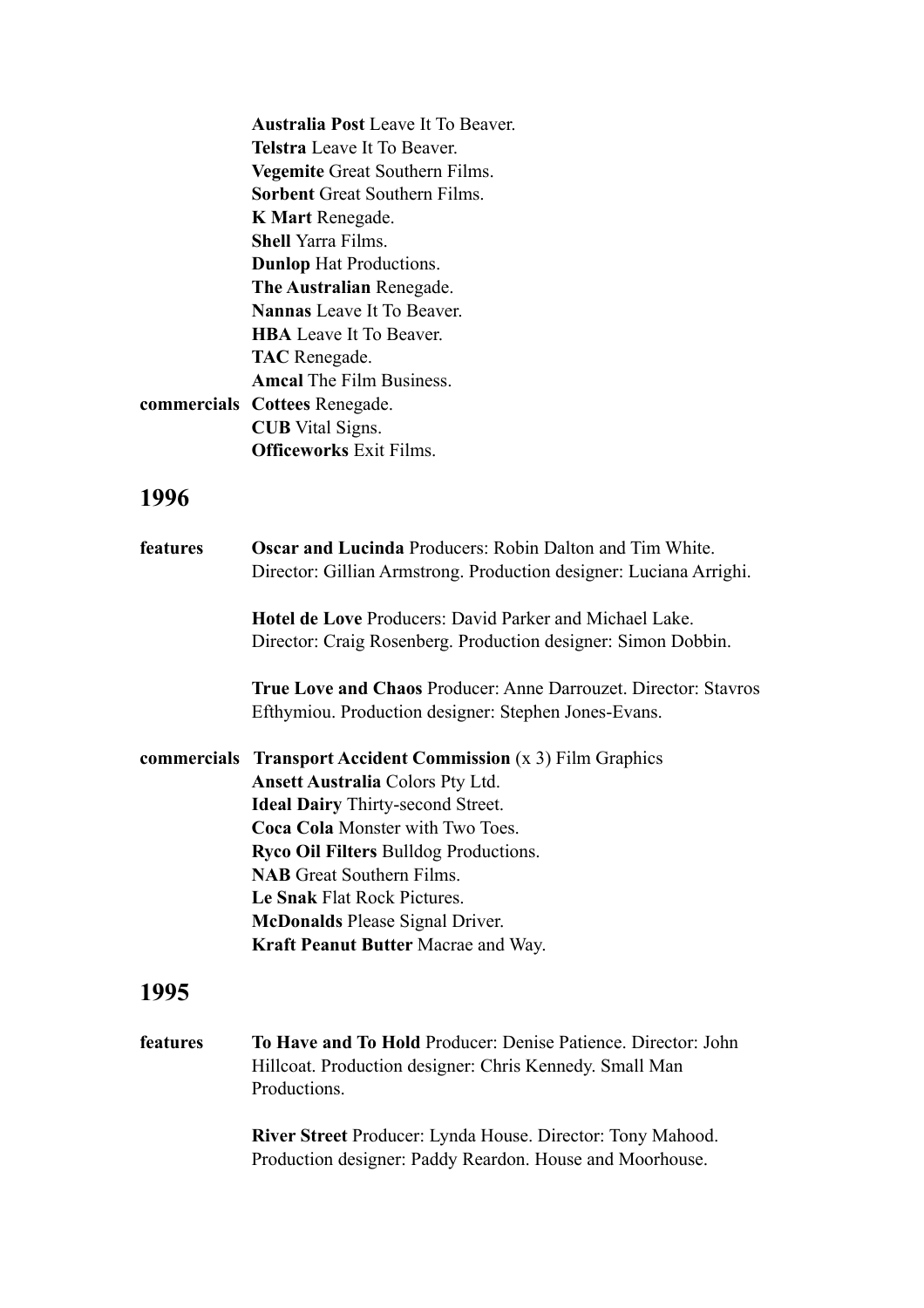**commercials Yellow Pages** Great Southern Films  **Sussan** J. Walter Thompson  **Cold Power Ultra** thirty second street  **Ford Falcon** The Film Business  **Cadbury Picnic** Great Southern Films  **Occupational Health and Safety** thirty second street **Coles** Leave It To Beaver  **Pears Shampoo** thirty second street  **Skinny Milk** Yarra Films  **Herbert Adams** Great Southern Films  **Austel** Leave It To Beaver  **Country Road** thirty second street  **Gas and Fuel** Great Southern Films  **That's Life** Great Southern Films  **My Dog** The Film Business **SGIO Insurance** Leave It To Beaver **Mobiledia** Flat Rock Pictures **Telecom** Cranbrook Films **Ford Lio Ho Motor Co** R.I.P. Productions

### **1994**

| features | <b>Angel Baby Producers: Timothy White and Jonathon Steinman.</b> |
|----------|-------------------------------------------------------------------|
|          | Director: Michael Rymer. Production designer: Chris Kennedy.      |
|          | Astral Films.                                                     |
|          | <b>The Baby Bath Massacre Producer: Roslyn Walker. Director:</b>  |
|          | Stuart McDonald. Jonathon Schiff for TAC.                         |
|          | <b>commercials Nike Black Productions</b>                         |
|          | <b>Mobil Oil</b> Leave It To Beaver                               |
|          | <b>Working Nation</b> Leave It To Beaver                          |
|          | <b>Honda Civic Who Shot That</b>                                  |
|          | <b>Devondale Cheese</b> The Film Business                         |
|          | <b>Transort Accident Commission Great Southern Films</b>          |
|          | <b>Reserve Bank \$20 Note Ibbetson and Dean Associates</b>        |
|          | <b>Bega Cheese</b> The Video Company                              |
|          | <b>New Idea Yarra Films</b>                                       |
|          | <b>Pura Milk Window Productions</b>                               |
|          | <b>Ford Laser</b> Leave It To Beaver                              |
|          | <b>Maggi</b> Leave It To Beaver                                   |
|          | <b>Yoplait Fou Great Southern Films</b>                           |
|          | <b>Ford Falcon</b> The Film Business                              |
|          |                                                                   |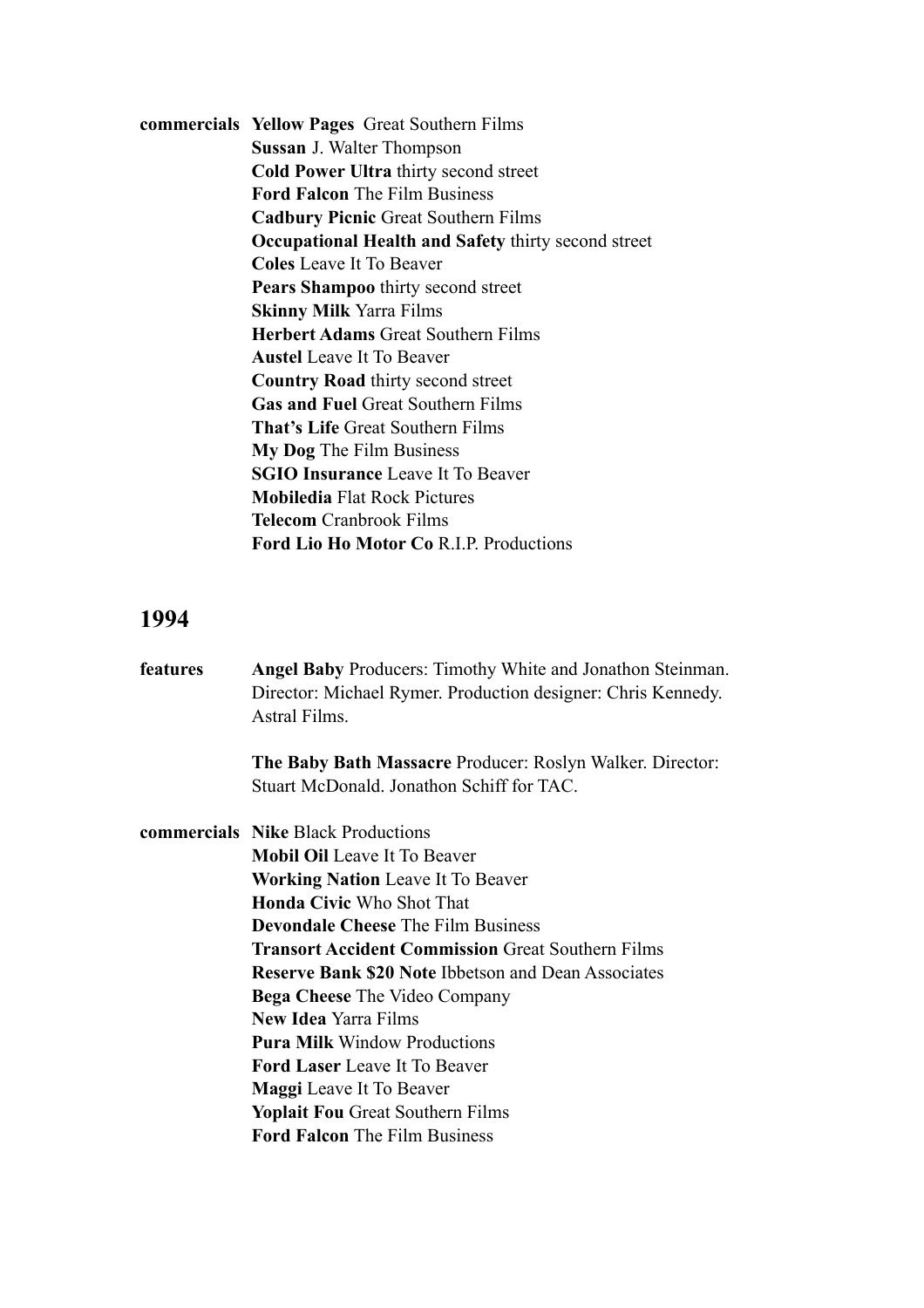### **1993**

| feature     | That Eye, The Sky Producers: Peter Feilby and Grainne Marmion.<br>Director: John Ruane. Production designer: Chris Kennedy.               |
|-------------|-------------------------------------------------------------------------------------------------------------------------------------------|
| 1992        |                                                                                                                                           |
| feature     | Life Forms Producer: Lucy McLaren. Director: Georgia<br>Wallace-Crabbe. Production designer: Chris Kennedy. LM<br>Productions.            |
| 1991        |                                                                                                                                           |
| television  | <b>Round The Twist second series</b> (second unit stand-by). Director:<br>Esbon Storm. Production designer: Peta Lawson.                  |
| music video | Crowded House Art director: McGregor Knox. Cherub<br>Productions.                                                                         |
| 1990        |                                                                                                                                           |
| features    | Spotswood Producer: Timothy White. Director: Mark Joffe.<br>Production designer: Chris Kennedy.                                           |
|             | Death in Brunswick Producer: Timothy White. Director: John<br>Ruane. Production designer: Chris Kennedy                                   |
| 1989        |                                                                                                                                           |
|             | short drama Watchman (art director) - short drama. Producer: Jenny Davies.<br>Director: Jeff Jaffers. Production designer: Chris Kennedy. |
|             | music videos Director: Paul Goldman. Production designer: Chris Kennedy.<br>City Films.                                                   |
|             | 'Chained to the Wheel'<br>Joe Camilleri                                                                                                   |

 'As Days Go By' Daryl Braithwaite 'Young Boys' Kate Ceberano<br>'Love Dimensions' Kate Ceberano 'Love Dimensions' Kate Ceberan<br>'House of Cards' James Reyne 'House of Cards' 'Say Goodbye' Indecent Obsession 'Touch of Fire' Icehouse<br>'Veronica' Elvis Cos Elvis Costello